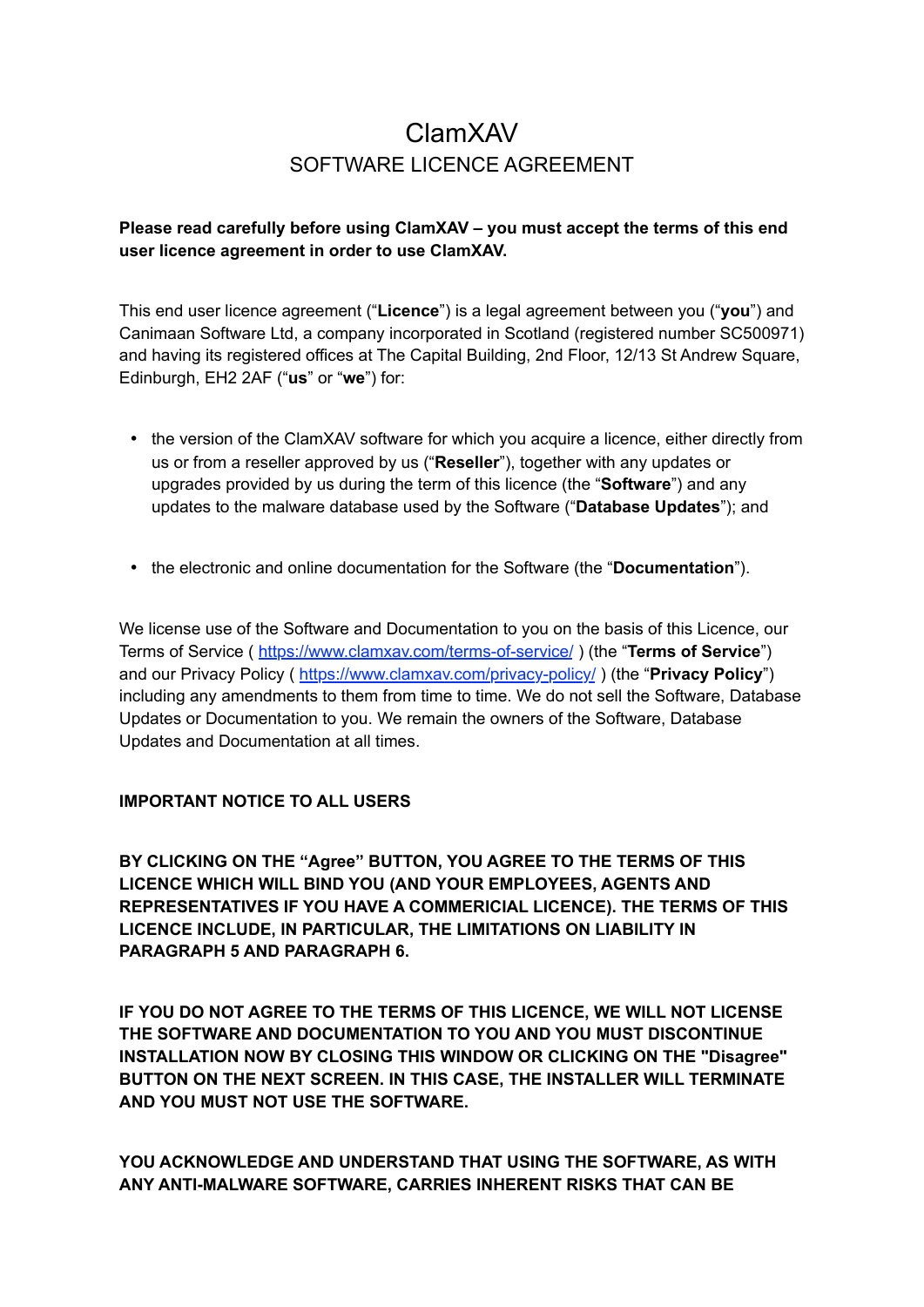**MITIGATED (BUT NOT AVOIDED) BY CAREFUL PREPARATION, PROPER USE, REGULAR UPDATES OF MALWARE DEFINITIONS AND MANUAL VERIFICATION OF STEPS TAKEN TO REMOVE MALWARE. THESE RISKS INCLUDE, BUT ARE NOT LIMITED TO:**

- **DATA LOSS;**
- **MEDIA FAILURE LEADING TO DATA LOSS;**
- **DATA LOSS DUE TO ERROR;**
- **DATA LOSS AND/OR MALWARE INFECTION OWING TO ZERO-DAY EXPLOITS;**
- **FAILURE TO DETECT MALWARE WHICH IS AS YET UNKNOWN TO THE SOFTWARE; OR**
- **FAILURE TO APPLY UPDATES TO THE SOFTWARE INCLUDING MALWARE DEFINITIONS.**

# **THESE RISKS, AND MITIGATION EFFORTS, ARE DESCRIBED IN THE DOCUMENTATION.**

You may save a copy of this Licence for future reference or print it by by clicking the "Save" or "Print" buttons below.

#### **1. GRANT AND SCOPE OF LICENCE**

- 1.1 In return for:
	- 1.1.1 you paying to us or our Reseller the agreed subscription fee for a home licence (including where your subscription was purchased with a student discount or a family plan) (in which case this Licence is a "**Home Licence**"), or a business licence (in which case this Licence is a "**Business Licence**"), to install and use the Software for a specific period ("**your Subscription Period**"); and
	- 1.1.2 you agreeing to the terms of this Licence, the Terms of Service and the Privacy Policy,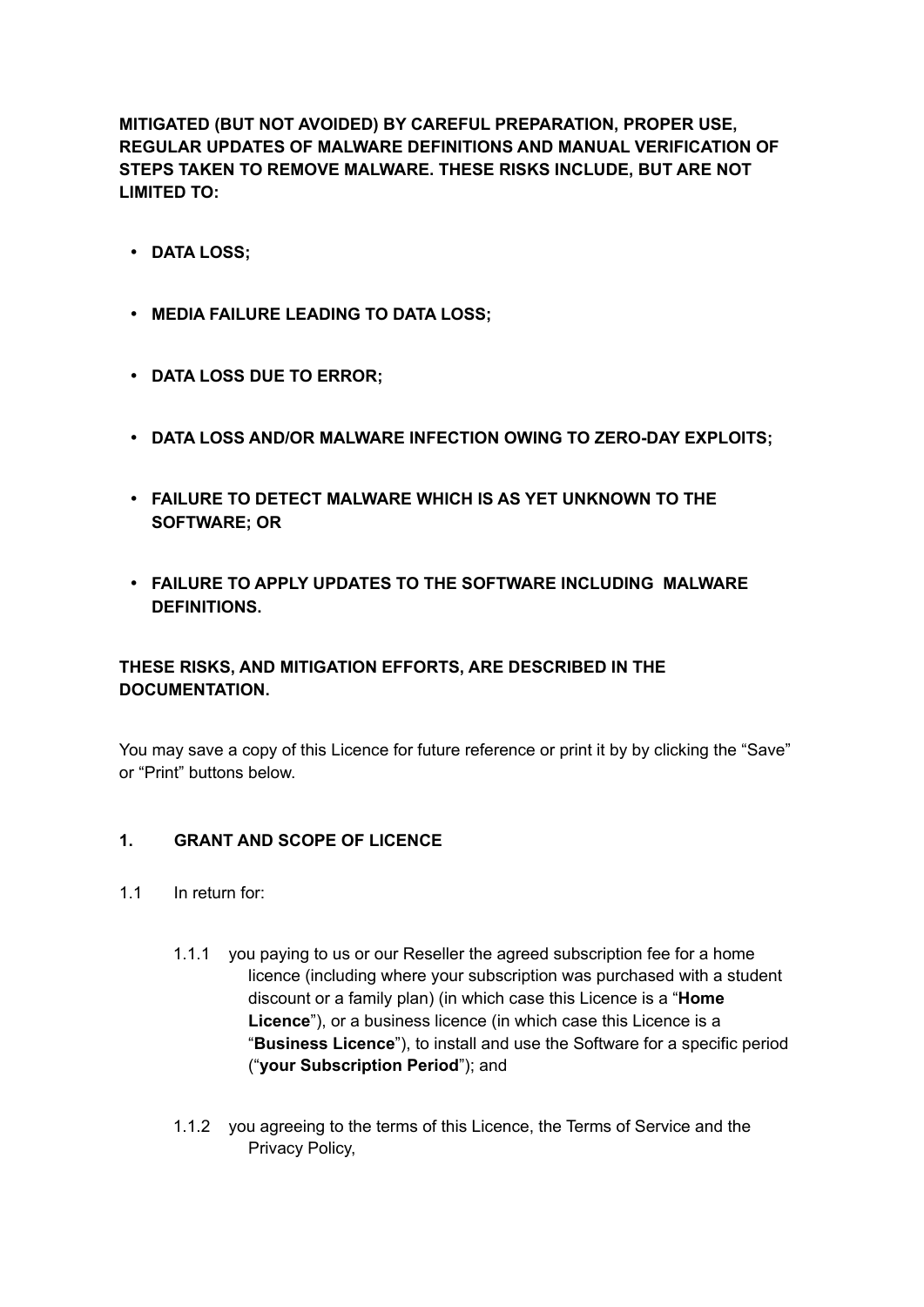we hereby grant to you a non-exclusive, non-transferable licence to use the Software, Database Updates and the Documentation during your Subscription Period on the terms of this Licence, the Terms of Service and the Privacy Policy.

- 1.2 During your Subscription Period, you may:
	- 1.2.1 if this is a Home Licence, install and use the Software for your domestic and personal use (but not for business purposes) on the following number of computers:
		- (a) if your subscription was purchased with a student discount, on 1 (one) computer;
		- (b) if your subscription was purchased with a family plan, on up to 9 (nine) computers owned or leased by you or members of your family living together at the same home address; or
		- (c) in any other case, on up to 3 (three) computers that you own or lease personally.
	- 1.2.2 if this is a Business Licence, install and use the Software for your internal business purposes within a single organisation on a single computer or, if applicable, on such greater number of computers specified in your order with us or our Reseller and listed in your registration details;
	- 1.2.3 receive and use any update or upgrade of the Software provided by us from time to time
	- 1.2.4 use the Documentation in support of the use permitted under this paragraph 1.2; and
	- 1.2.5 download updates to the malware database used by the Software ("**Database Updates**").
- 1.3 If you have downloaded the Software on a trial basis, you may install and use the Software on a single computer for the sole purpose of evaluating the Software for 30 days from the date on which it is first run (in which case this Licence is a "**Trial Licence**"). The Software will expire at the end of that period and the Trial Licence will automatically terminate. In the case of a Trial Licence, we give no warranties in respect of the Software, Database Updates or the Documentation and any statutory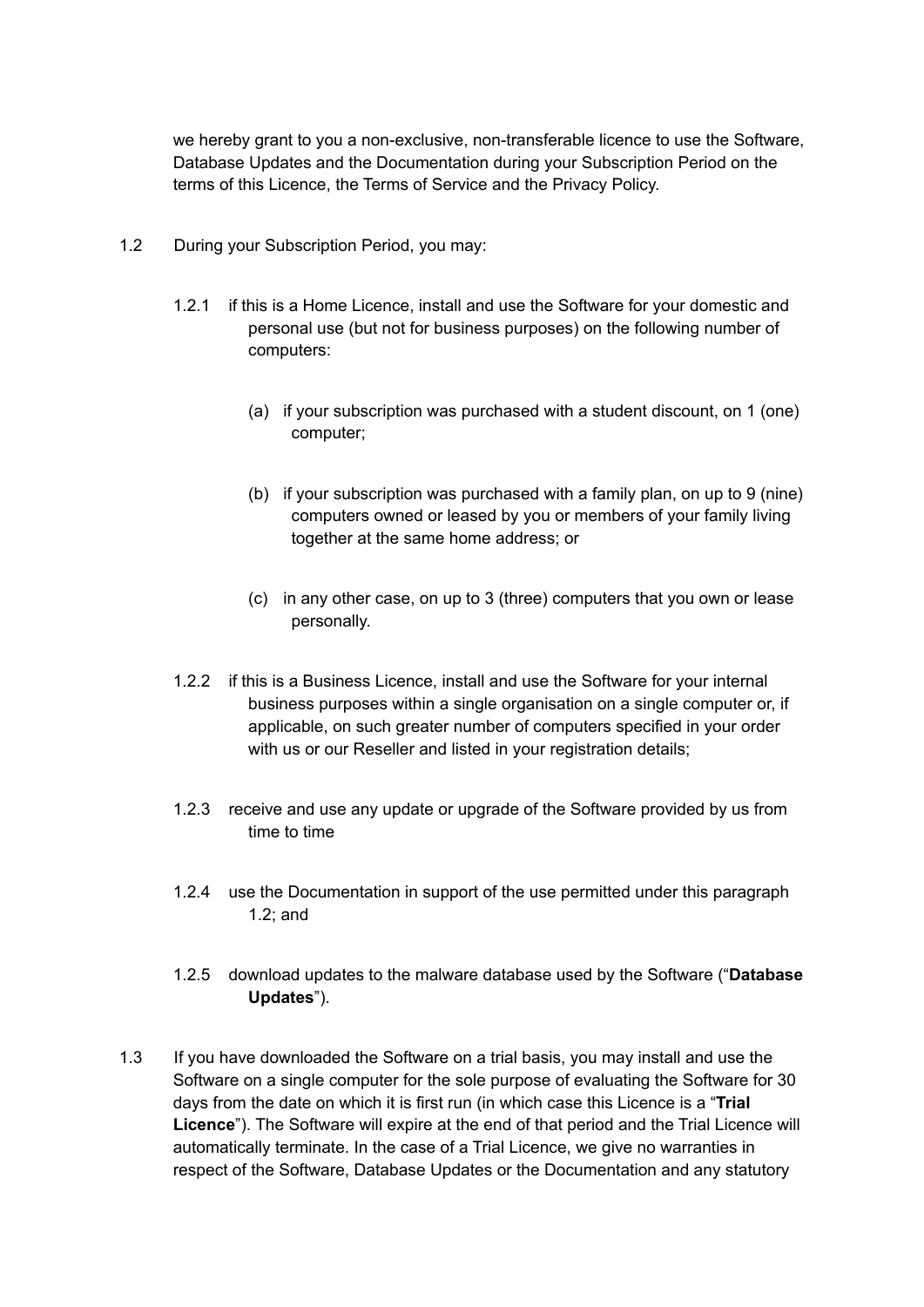warranties are excluded to the fullest extent possible.

### **2. RESTRICTIONS**

- 2.1 Except as expressly set out in this Licence or as permitted by any local law, you undertake:
	- 2.1.1 not to copy the Software, Documentation or Database Updates except where such copying is incidental to normal use of the Software, or where it is necessary for the purpose of back-up or operational security;
	- 2.1.2 not to rent, lease, sub-license, loan, translate, merge, adapt, vary or modify the Software, Documentation or Database Updates;
	- 2.1.3 not to make alterations to, or modifications of, the whole or any part of the Software, Documentation or Database Updates, nor permit the Software, Documentation, Database Updates or any part of them to be combined with, or become incorporated in, any other programs;
	- 2.1.4 not to disassemble, decompile, reverse-engineer or create derivative works based on the whole or any part of the Software, Documentation or Database Updates nor attempt to do any such thing except to the extent that (by virtue of section 296A of the Copyright, Designs and Patents Act 1988) such actions cannot be prohibited because they are essential for the purpose of achieving inter-operability of the Software with another software program, and provided that the information obtained by you during such activities:
		- (a) is used only for the purpose of achieving inter-operability of the Software with another software program;
		- (b) is not unnecessarily disclosed or communicated without our prior written consent to any third party; and
		- (c) is not used to create any software which is substantially similar to the Software;
	- 2.1.5 if this Licence is a Business Licence, to supervise and control use of the Software, and Database Updates and ensure that the Software and Database Updates are used by your employees, agents and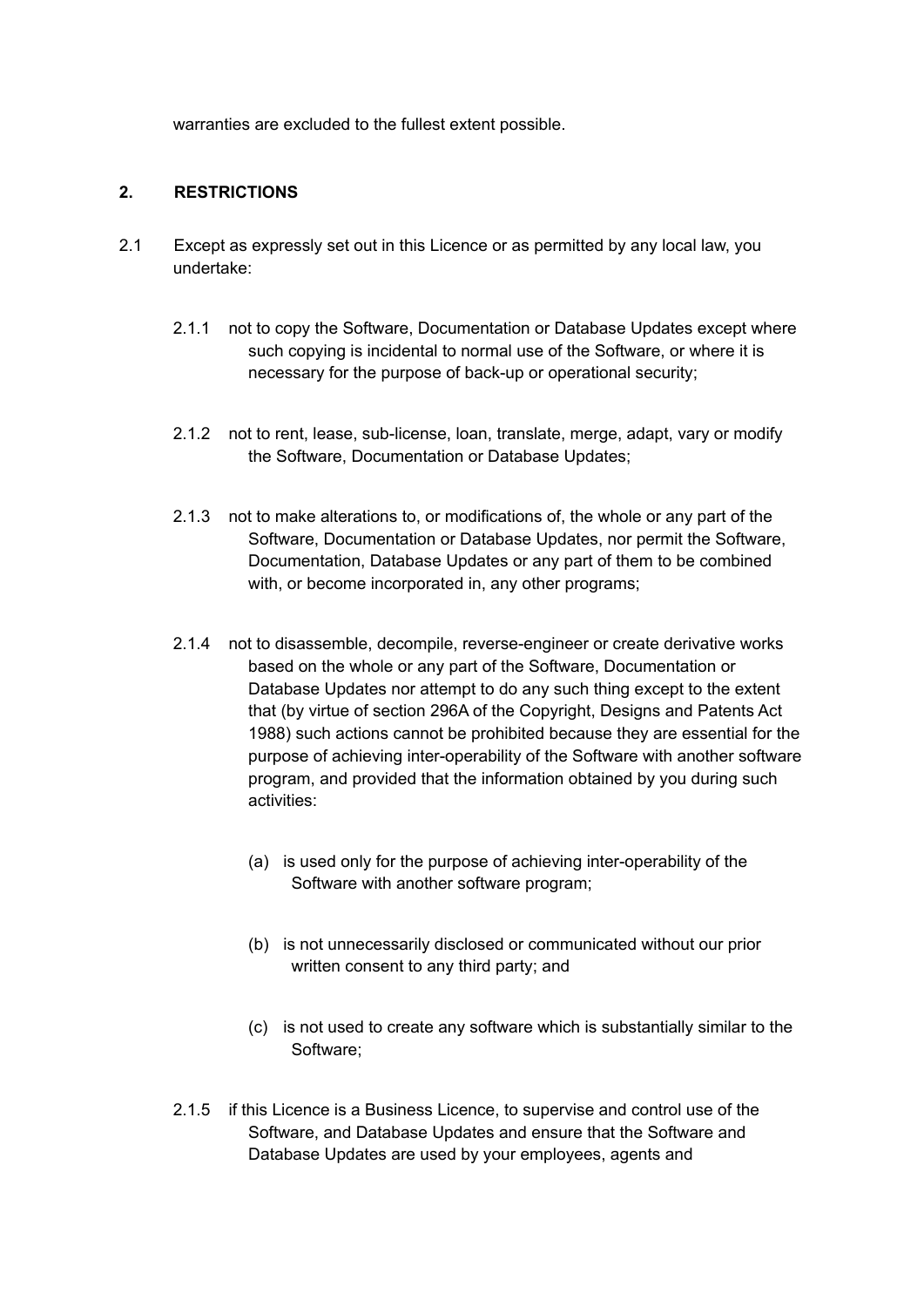representatives in accordance with the terms of this Licence;

- 2.1.6 to include our copyright notice on all entire and partial copies you make of the Software on any medium;
- 2.1.7 not to provide or otherwise make available the Software or Database Updates in whole or in part in any form to any person without prior written consent from us;
- 2.1.8 not to use the Software or Database Updates in any mission critical systems or applications;
- 2.1.9 to comply with all applicable technology control or export laws and regulations; and
- 2.1.10 that if this Licence is terminated, you will discontinue using the Software and Database Updates and any registration keys for it.

## **3. INTELLECTUAL PROPERTY RIGHTS**

- 3.1 You acknowledge that all intellectual property rights in the Software, Database Updates and the Documentation anywhere in the world belong to us, that rights in the Software, Database Updates and Documentation are licensed (and not sold) to you, and that you have no rights in, or to, the Software, Database Updates or the Documentation other than the right to use them in accordance with the terms of this Licence and the Terms of Service.
- 3.2 You acknowledge that you have no right to have access to the Software or Database Updates in source code form.
- 3.3 The Software is distributed with third party software that is subject to the terms of the GNU General Public License ("**GPL**") including, but not limited to, the ClamAV open source antivirus engine (the "**Third Party Software**"). The Third Party Software is distributed in binary form. You may obtain a complete copy of the source code for the Third Party Software under the terms of the GPL by emailing us at support@clamxav.com. The Third Party Software is distributed in the hope that it will be useful, but WITHOUT ANY WARRANTY; without even the implied warranty of MERCHANTABILITY or FITNESS FOR A PARTICULAR PURPOSE. Please see the GNU General Public License for more details (http://www.gnu.org/licenses). A copy of the GPL is included with ClamXAV and is displayed when the Third Party Software is installed. ClamAV is a registered trade mark of Cisco Systems, Inc.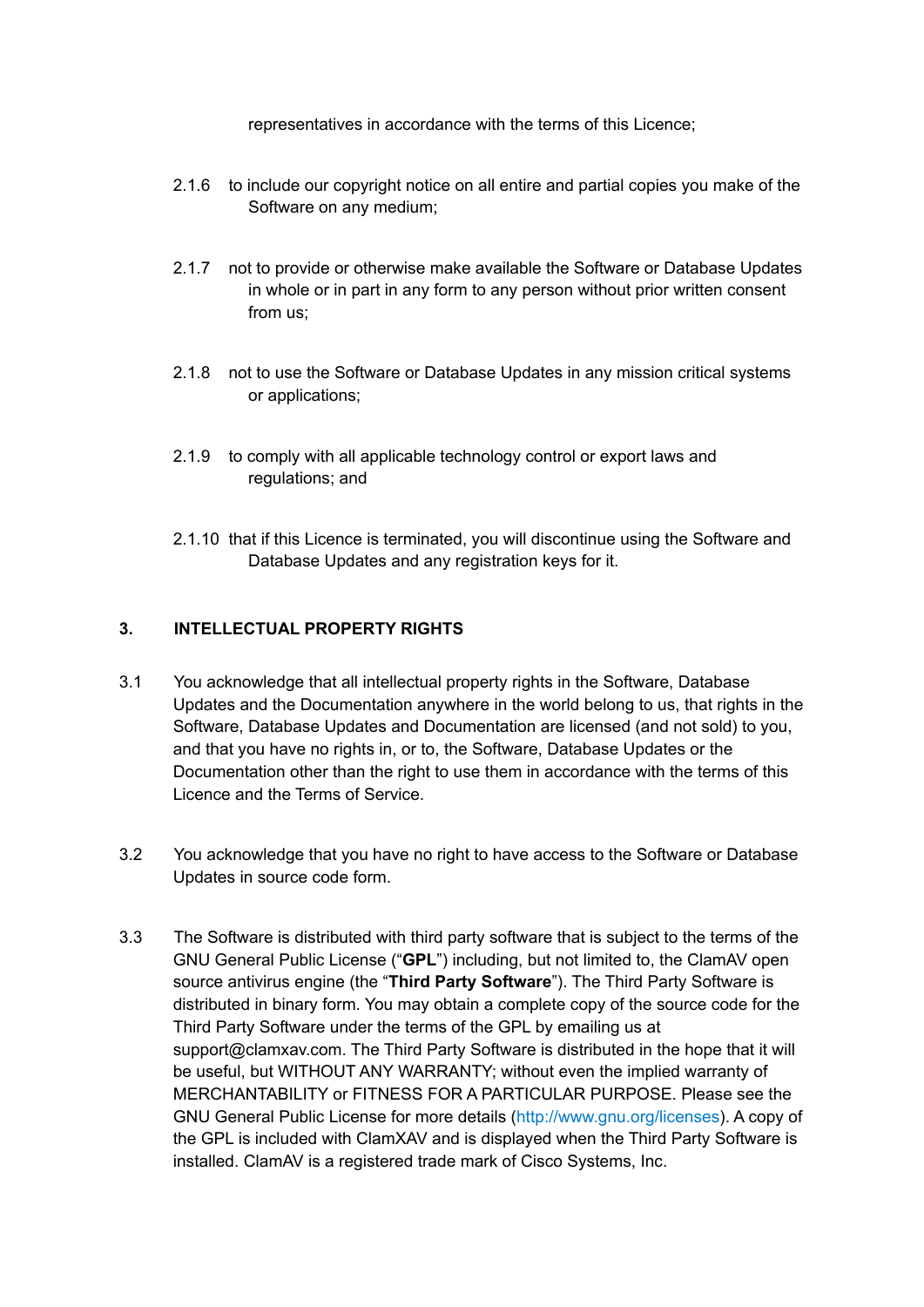## **4. LIMITED WARRANTY**

- 4.1 We warrant that the Software will, when properly used on a computer meeting the minimum system requirements set out in the Documentation, perform substantially in accordance with the functions described in the Documentation for a period of 30 days from the date of installation of the Software (the "**Warranty Period**").
- 4.2 If, within the Warranty Period, you notify us in writing of any defect or fault in the Software as a result of which it fails to perform substantially in accordance with the Documentation, we will, at our sole option, either refund the subscription fee paid by you to us or our Reseller in respect of your current Subscription Period, or to repair or replace the Software, provided that you make available all the information that may be necessary to help us to remedy the defect or fault, including sufficient information to enable us to recreate the defect or fault.
- 4.3 The warranty does not apply:
	- 4.3.1 if the defect or fault in the Software results from you having altered or modified the Software or Database Updates, or results from a failure to apply updates or Database Updates provided by us; or
	- 4.3.2 if the defect or fault in the Software results from you having used the Software in breach of the terms of this Licence.
- 4.4 If this licence is a Home Licence, this warranty is in addition to your legal rights in relation to Software that is faulty or not as described.

# **5. LIMITATION OF LIABILITY THAT APPLIES FOR BUSINESS LICENCES**

- 5.1 The provisions of this paragraph 5 apply if this Licence is a Business Licence.
- 5.2 You acknowledge that the Software has not been developed to meet your individual requirements, and that it is therefore your responsibility to ensure that the facilities and functions of the Software as described in the Documentation meet your requirements.
- 5.3 We license the Software, Database Updates and Documentation for internal use by your business only and you agree not to use the Software, Database Updates or Documentation for any re-sale purposes.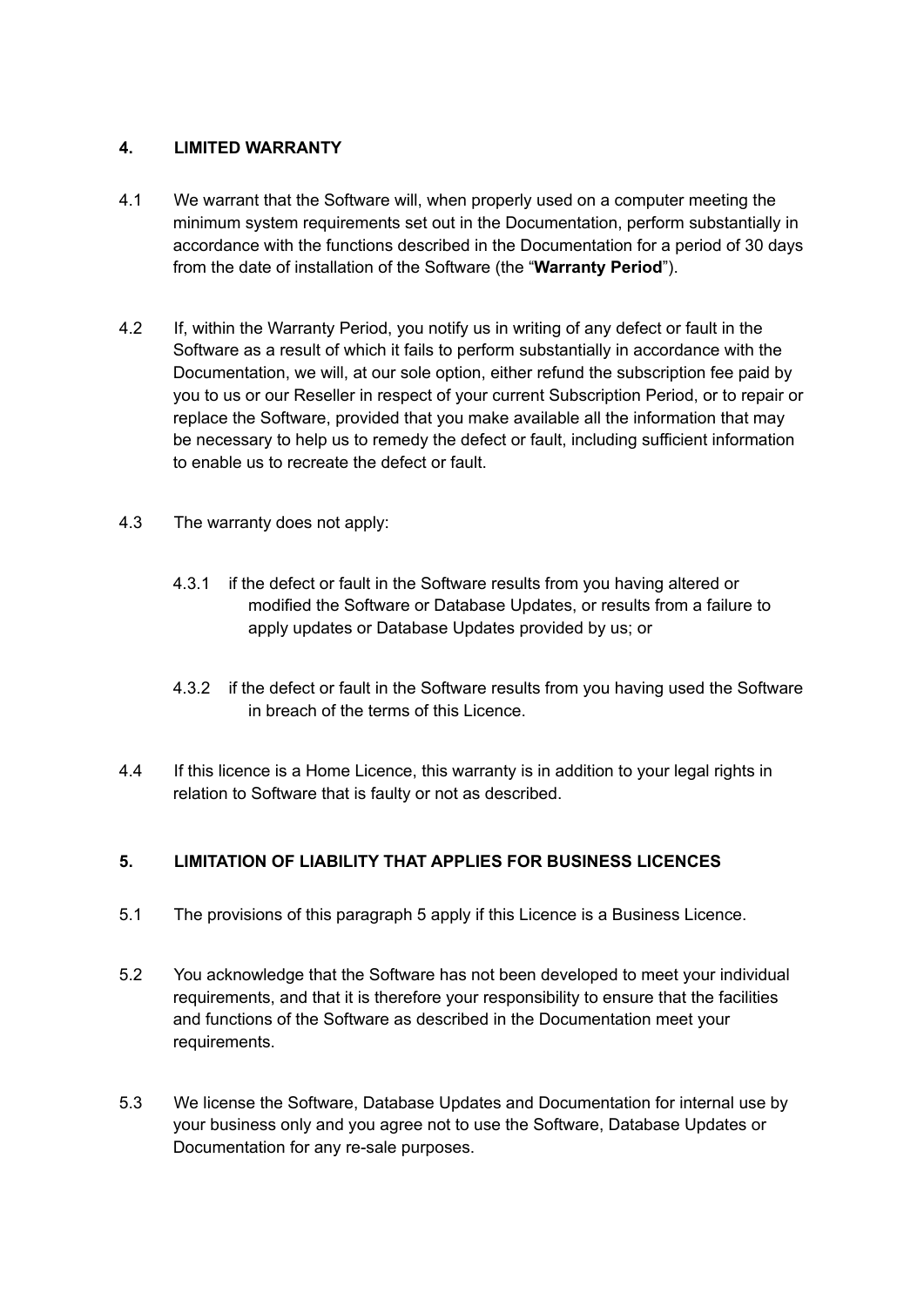- 5.4 We shall not in any circumstances whatever be liable to you, whether in contract, delict (including negligence), breach of statutory duty, or otherwise, arising under or in connection with this Licence for:
	- 5.4.1 loss of profits, sales, business, or revenue;
	- 5.4.2 business interruption;
	- 5.4.3 loss of anticipated savings;
	- 5.4.4 loss or corruption of data or information;
	- 5.4.5 loss of business opportunity, goodwill or reputation; or
	- 5.4.6 any indirect or consequential loss or damage.
- 5.5 Other than the losses set out in paragraph 5.4 (for which we are not liable), our maximum aggregate liability under or in connection with this Licence whether in contract, delict (including negligence) or otherwise, shall in all circumstances be limited to a sum equal to the subscription fee paid by you to us or our Reseller in respect of your current Subscription Period. This maximum cap does not apply to paragraph 5.6.
- 5.6 Nothing in this Licence shall limit or exclude our liability for:
	- 5.6.1 death or personal injury resulting from our negligence;
	- 5.6.2 fraud or fraudulent misrepresentation;
	- 5.6.3 any other liability that cannot be excluded or limited by Scots law.
- 5.7 This Licence sets out the full extent of our obligations and liabilities in respect of the supply of the Software, Database Updates and Documentation. Except as expressly stated in this Licence, there are no warranties or other terms, express or implied, that are binding on us. Any warranty or other term concerning the supply of the Software, Database Updates and Documentation which might otherwise be implied into, or incorporated in, this Licence whether by statute, common law or otherwise, is excluded to the fullest extent permitted by law.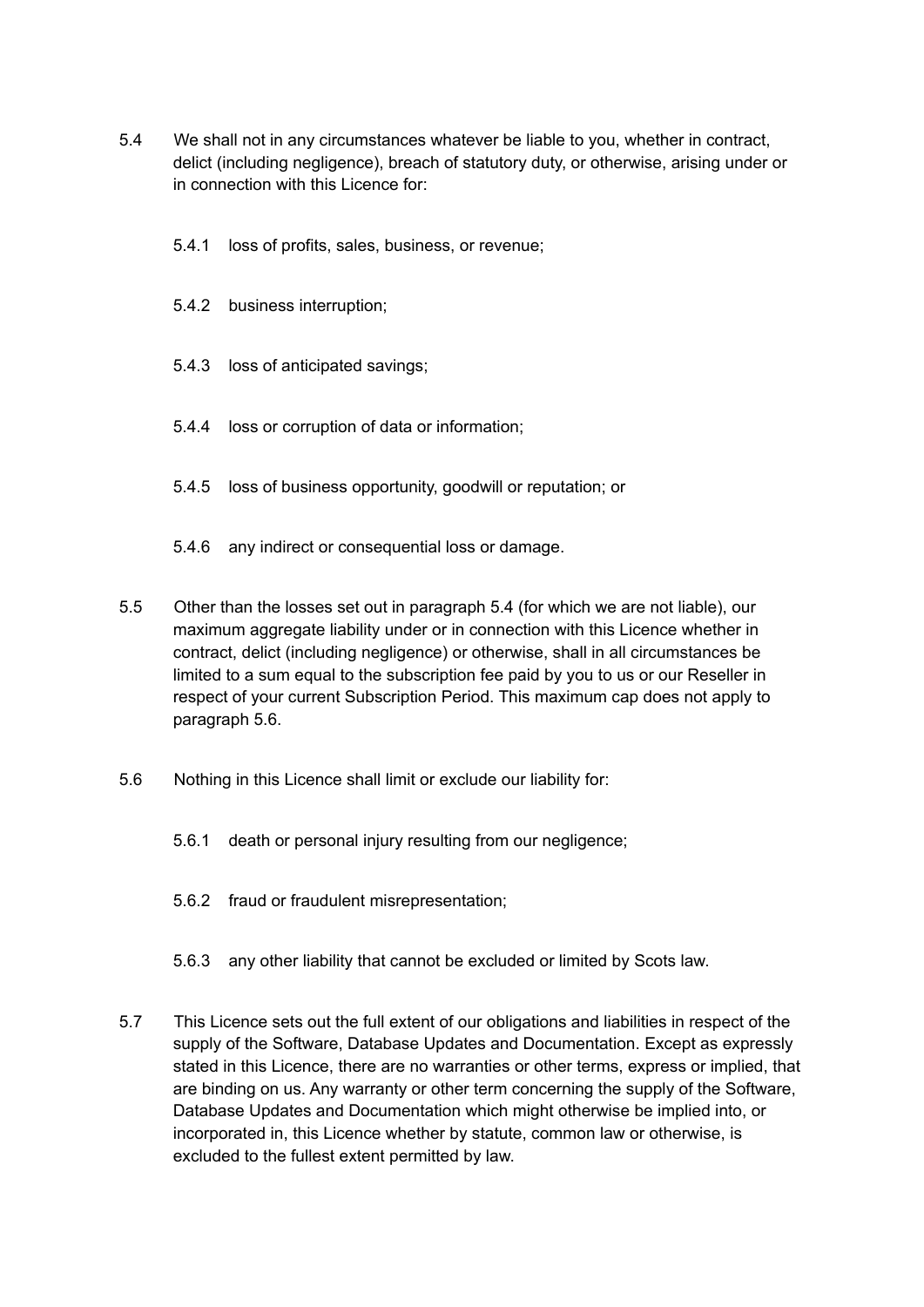# **6. LIMITATION OF LIABILITY FOR HOME LICENCES**

- 6.1 The provisions of this paragraph 6 apply if this Licence is a Home Licence.
- 6.2 You acknowledge that the Software has not been developed to meet your individual requirements, and that it is therefore your responsibility to ensure that the facilities and functions of the Software as described in the Documentation meet your requirements.
- 6.3 We license the Software, Database Updates and Documentation to you for domestic and private use only (and not for business use). You agree not to use the Software, Database Updates and Documentation for any commercial, business or re-sale purposes, and we have no liability to you for any loss of profit, loss of business, business interruption, or loss of business opportunity.
- 6.4 We are only responsible for loss or damage you suffer that is a foreseeable result of our breach of this Licence or our negligence up to the amount specified in paragraph 6.5, but we are not responsible for any loss or damage that is not foreseeable. Loss or damage is foreseeable if they were an obvious consequence of our breach or if they were contemplated by you and us at the time we granted you the Licence.
- 6.5 Our maximum aggregate liability under or in connection with this Licence whether in contract, delict (including negligence) or otherwise, shall in all circumstances be limited to a sum equal to the subscription fee paid by you to us or our Reseller in respect of your current Subscription Period. This does not apply to the types of loss set out in paragraph 6.6.
- 6.6 Nothing in this Licence shall limit or exclude our liability for:
	- 6.6.1 death or personal injury resulting from our negligence;
	- 6.6.2 fraud or fraudulent misrepresentation; or
	- 6.6.3 any other liability that cannot be excluded or limited by Scots law.

# **7. TERMINATION**

7.1 We may terminate this Licence immediately by written notice to you if you commit a material or persistent breach of this Licence.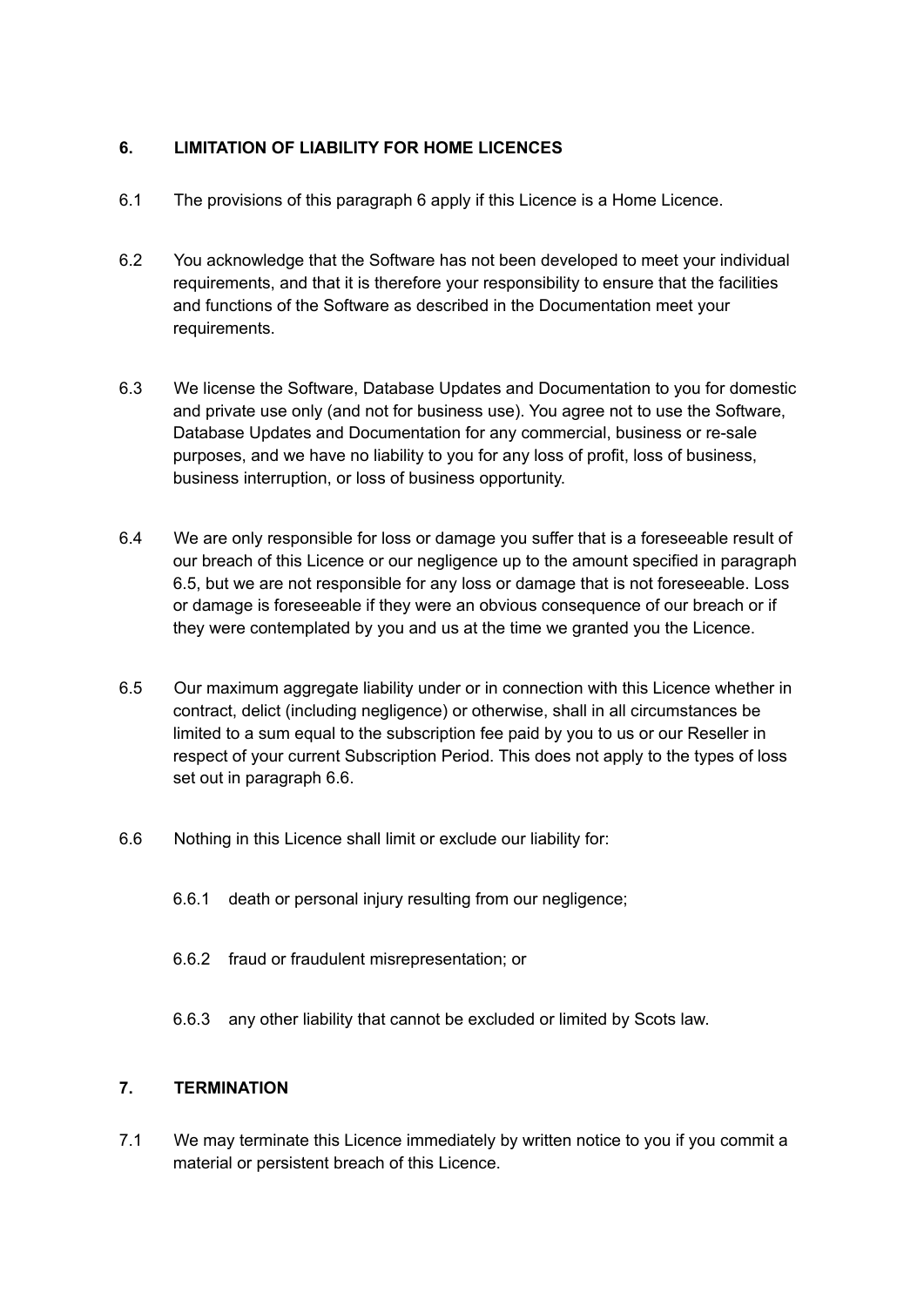- 7.2 If this Licence is a Trial Licence, it will automatically terminate at the end of the period referred to in paragraph 1.3 unless you purchase a subscription for a Home Licence or a Business Licence as the case may be.
- 7.3 If during your Subscription Period you obtain a major version upgrade of the Software (e.g. from version 3.x to 4.x etc.) ("**Upgraded Software**"), this Licence shall automatically terminate on the grant by us to you of a licence for the Upgraded Software and your acceptance of the terms of that licence.
- 7.4 This licence will terminate automatically at the end of your current Subscription Period unless your subscription is renewed in accordance with our Terms of Service. On termination on this Licence, you must discontinue your use of the Software, Database Updates and any registration keys for it in accordance with paragraph 2.1.10 above.
- 7.5 Upon termination for any reason:
	- 7.5.1 all rights granted to you under this Licence shall cease;
	- 7.5.2 you must immediately cease all activities authorised by this Licence; and
	- 7.5.3 you must immediately delete or remove the Software from all computer equipment in your possession, and immediately delete all copies of the Software, Database Updates and Documentation including any registration keys for the Software then in your possession, custody or control and certify to us that you have done so,

but the terms of this Licence limiting our liability to you shall survive its termination.

#### **8. COMMUNICATIONS BETWEEN US**

- 8.1 If you wish to contact us in writing, or if any term of this Licence requires you to give us notice in writing, you can send this to us by email at support@clamxav.com or by post to us at 2nd Floor, The Capital Building, 12/13 St Andrew Square, Edinburgh, EH2 2AF. We will confirm receipt of this by contacting you by email.
- 8.2 If we have to contact you or give you notice in writing, we will do so by email to the address you provided to us or our Reseller when ordering your subscription.
- 8.3 If this Licence is a Business Licence, please note that any notice given by you to us,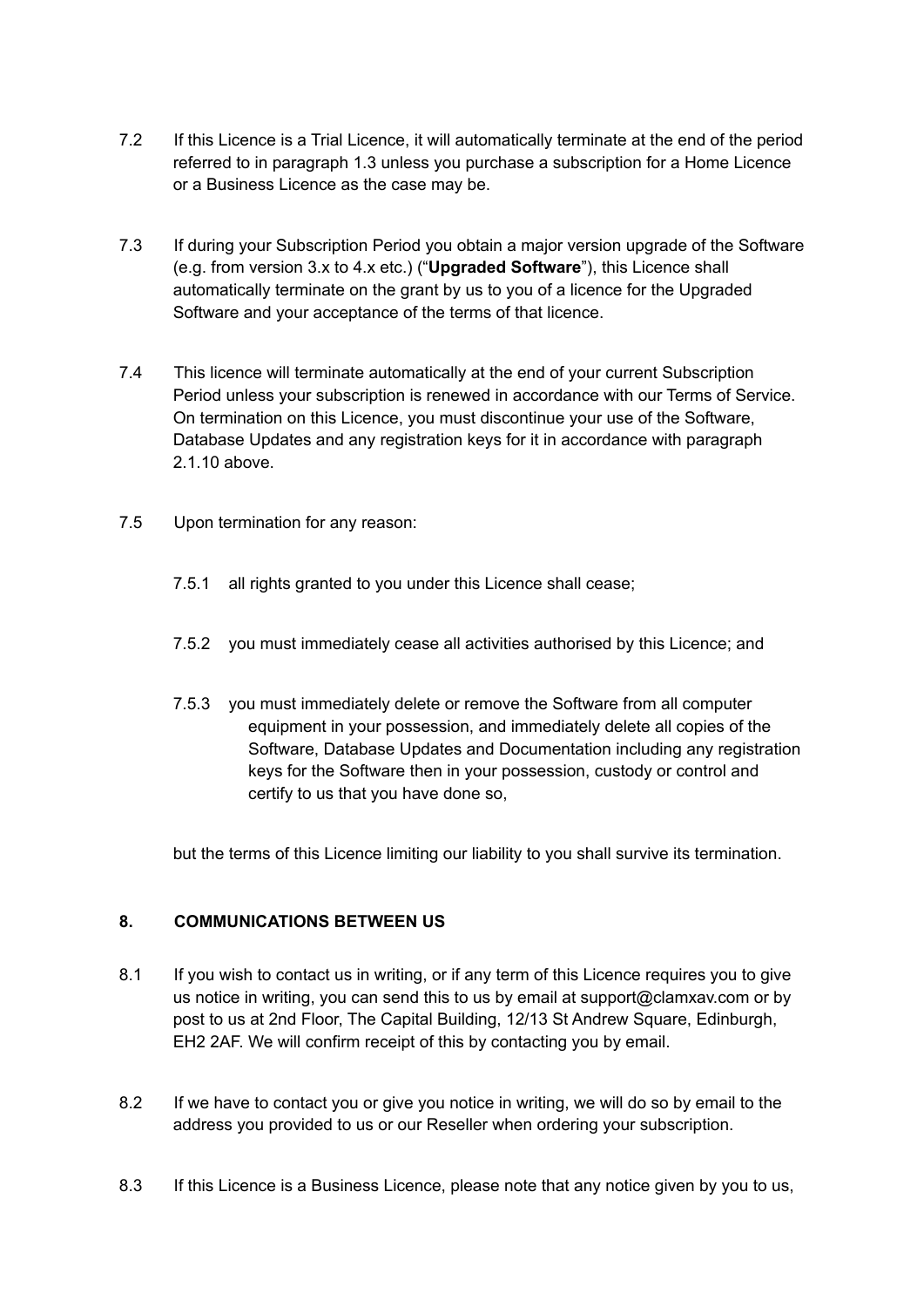or by us to you, will be deemed received and properly served immediately:

- 8.3.1 24 hours after an email is sent;
- 8.3.2 three days after the date of posting of any letter if sent between two addresses in the United Kingdom; and
- 8.3.3 seven days after the date of posting of any letter if sent to or from an address outside the United Kingdom.

In proving the service of any notice, it will be sufficient to prove, in the case of a letter, that such letter was properly addressed, prepaid and placed in the post and, in the case of an email, that such email was sent to the email address of the addressee.

8.4 Any notice given under or in connection with this agreement must be in the English language.

#### **9. EVENTS OUTSIDE OUR CONTROL**

- 9.1 We will not be liable or responsible for any failure to perform, or delay in performance of, any of our obligations under this Licence that is caused by an Event Outside Our Control. An "**Event Outside Our Control**" means any act or event beyond our reasonable control, including without limitation failure of public or private telecommunications networks.
- 9.2 If an Event Outside Our Control takes place that affects the performance of our obligations under this Licence:
	- 9.2.1 our obligations under this Licence will be suspended and the time for performance of our obligations will be extended for the duration of the Event Outside Our Control; and
	- 9.2.2 we will use our reasonable endeavours to find a solution by which our obligations under this Licence may be performed despite the Event Outside Our Control.

#### **10. DATA PROTECTION AND PRIVACY**

We collect and process certain information about you and the computer on which the Software is installed necessary for the purposes of administering licences, improving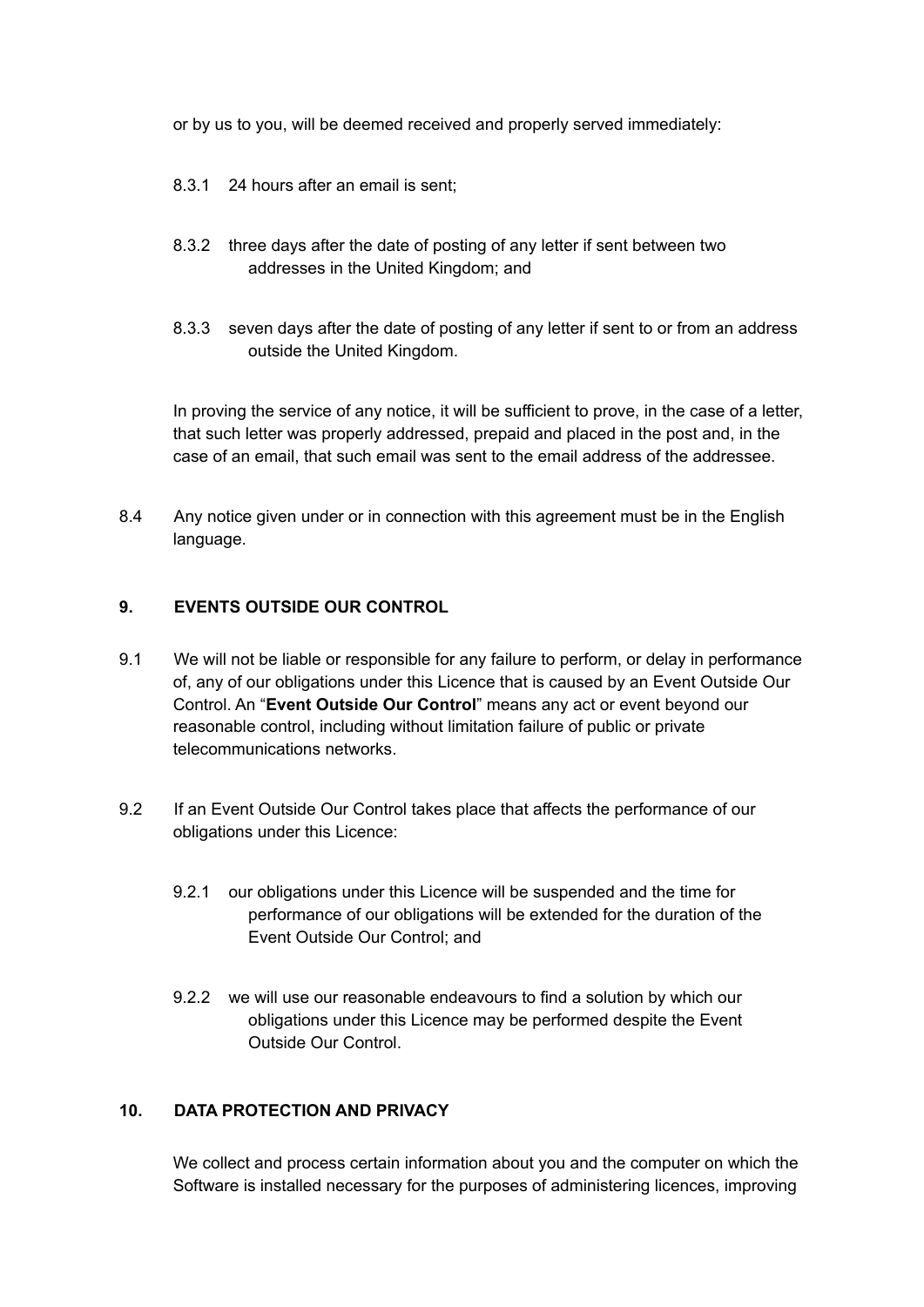the Software, providing support and notifying users of important or critical updates to the Software, all in accordance with the Terms of Service and the Privacy Policy.

## **11. OTHER IMPORTANT TERMS**

- 11.1 We may transfer our rights and obligations under this Licence to another entity, but this will not affect your rights or our obligations under this Licence.
- 11.2 We may amend the terms of this Licence from time to time by giving you notice in writing. Your continued use of the Software after such notice has been given will constitute your acceptance of the amendment of this Licence.
- 11.3 This Licence constitutes the entire agreement between us and supersedes and extinguishes all previous agreements, promises, assurances, warranties, representations and understandings between us, whether written or oral, relating to its subject matter provided that if this Licence is a Business Licence, the terms of this Licence may be varied by the terms of any maintenance agreement entered into by us. You agree that you shall have no remedies in respect of any statement, representation, assurance or warranty (whether made innocently or negligently) that is not set out in this Licence. You agree that you shall have no claim for innocent or negligent misrepresentation or negligent misstatement based on any statement in this in this Licence.
- 11.4 If we fail to insist that you perform any of your obligations under this Licence, or if we do not enforce our rights against you, or if we delay in doing so, that will not mean that we have waived our rights against you and will not mean that you do not have to comply with those obligations. If we do waive a default by you, we will only do so in writing, and that will not mean that we will automatically waive any later default by you.
- 11.5 Each of the terms of this Licence operates separately. If any court or competent authority decides that any of them are unlawful or unenforceable, the remaining terms will remain in full force and effect.
- 11.6 This Licence is written in the English language. If this Licence is translated into any other language, the English language version shall prevail.
- 11.7 If this is a Home Licence, this Licence, its subject matter and its formation, are governed by Scots law. You and we both agree that the courts of Scotland will have non-exclusive jurisdiction.
- 11.8 If this is a Business Licence, this Licence, its subject matter and its formation (and